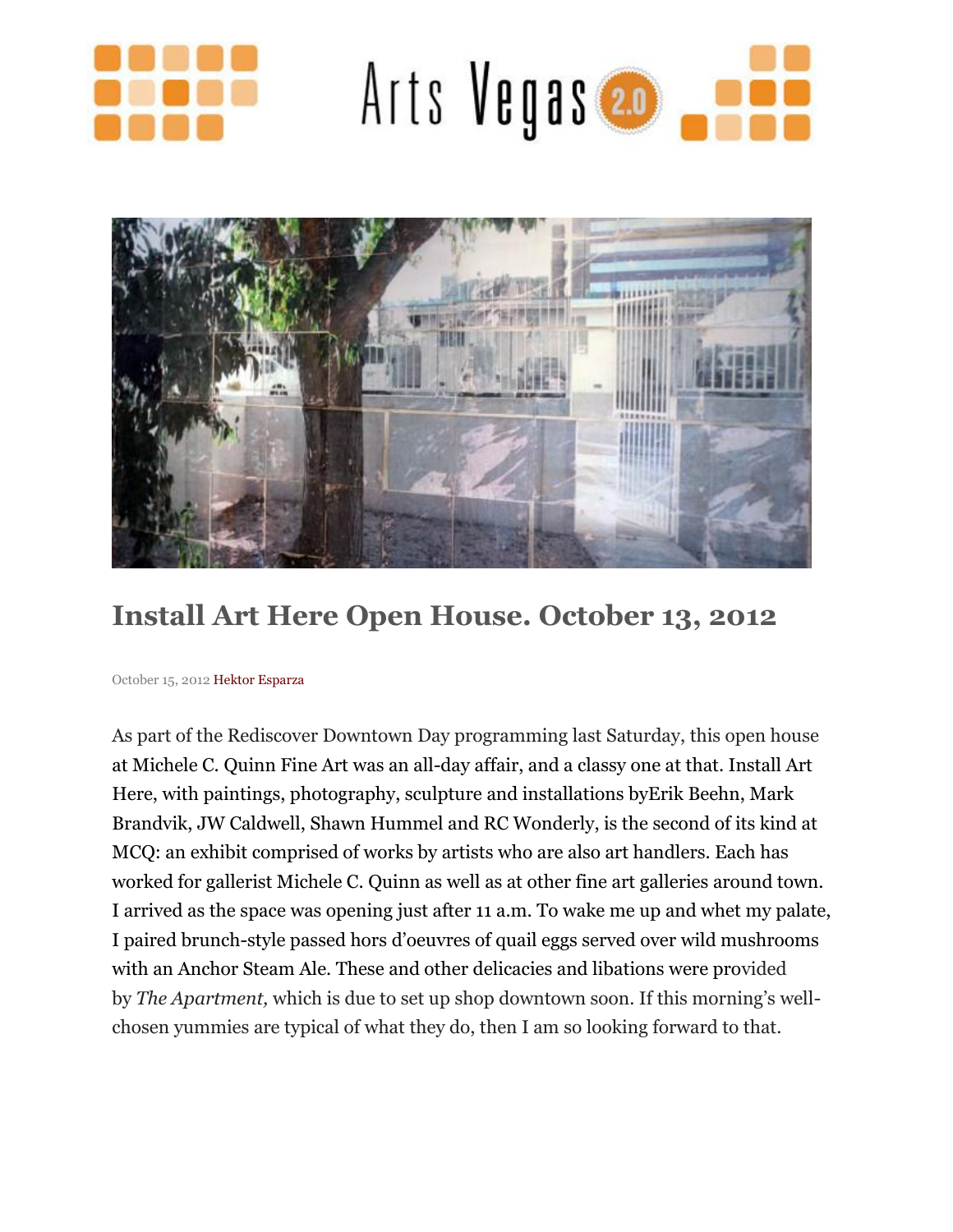I sat down with Shawn Hummel and RC Wonderly to talk about how the show came together and the about the effects of having an exhibit created exclusively by art handlers. Hummel and Wonderly gave an informal interview, filling me in.



They both agreed that since Install Art Here features far fewer artists than the previous art handler's showcase, it was not as challenging to spatially or thematically work out. They also agreed that the concept allowed for a more casual, experimental approach as each artist was expected to submit a work both typical of what they are known for as well as a piece that was created to work with the architecture, interior design or landscape of the space. As craftsman art handlers, Wonderly and Hummel are more than familiar with a well-made shipping crate. A long-running inside joke between the two is that sometimes their custom-made crates have more time put into them than the works of art they carry.



Hummel took this idea to its logical conclusion by turning one of these wooden transports into a sculpture/installation piece in the courtyard behind the gallery. I was so stoked to see the superb DJ Aurajin's turntable, that I walked right by this piece. Fortunately someone pointed it out to me. Using a simple peep-hole device and minimal interior design, Hummel transformed the utilitarian object into a magic box.